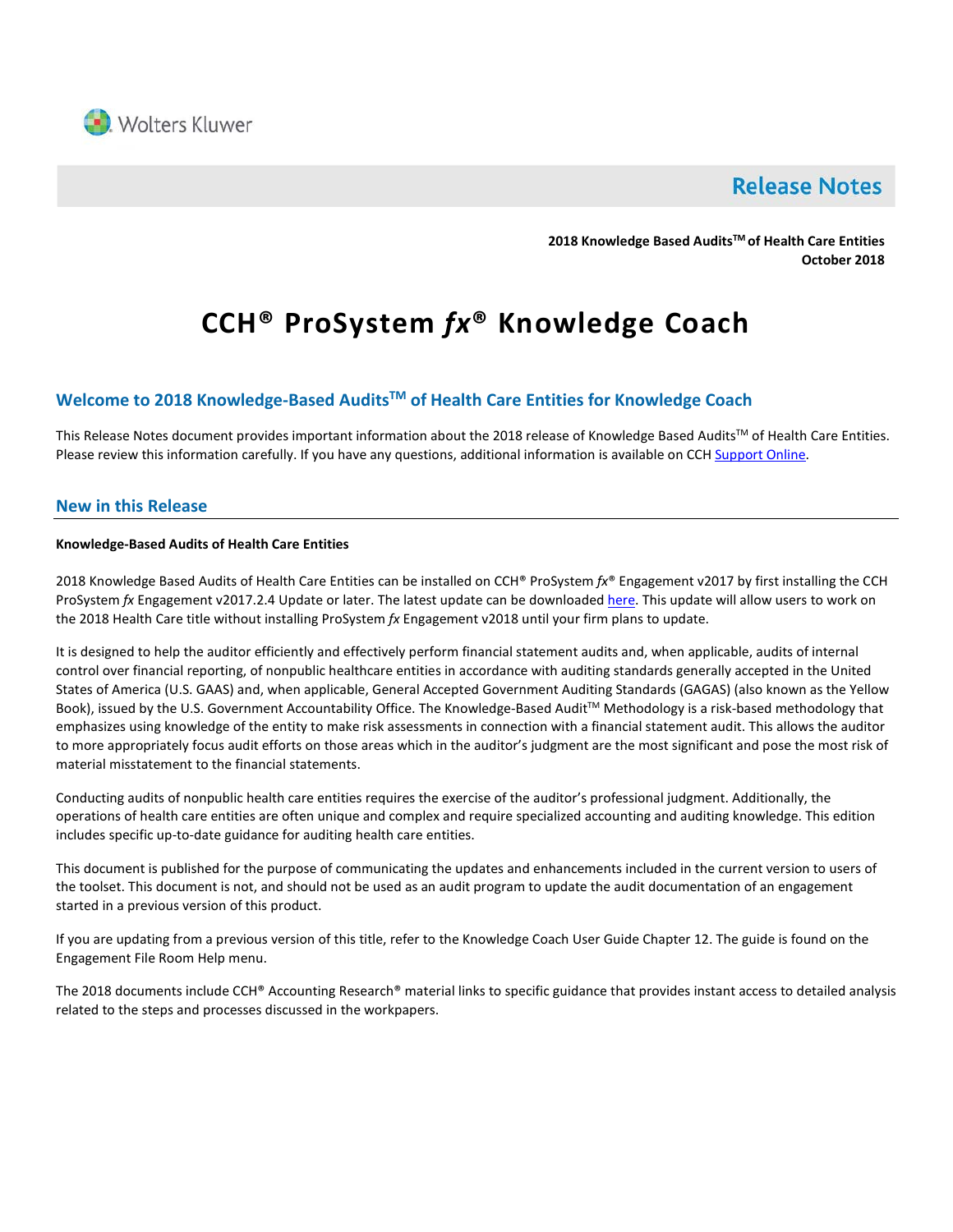## **2018 Edition of Knowledge-Based Audits of Health Care Entities**

This edition features numerous enhancements, including:

- Adding links t[o TeamMate Analytics](http://engagetax.wolterskluwer.com/l/339101/2018-03-29/2w349) throughout the AUD-800 series programs to assist the auditor with analytical procedures that are beneficial in the audit process.
- Enhanced instructions and procedures throughout the toolset to improve workflow.
- Reorganization of multiple areas within the Audit Programs to increase efficiency and improve workflow.
- New and reorganized columns in the workpapers documenting internal controls (KBA-400s) to improve workflow and address questions customers have raised in the past. Refer to KCO-001 for more descriptive changes and roll forward considerations.
- Enhancements to the activity-level control forms with updated subprocesses and activity-level control objectives throughout all the KBA-403 series workpapers.
- Changes to the benchmark/rule of thumb percentage table in KBA-301 Worksheet for Determination of Materiality, Performance Materiality, and Thresholds for Trivial Amounts, so users will be able to document a separate benchmark and rule of thumb percentage not used in the KBA methodology.
- A new comments table in AUD-100 Engagement-Level Tailoring Questions to document any information you want to capture related to tailoring.
- New RES-027 Controls Related to FASB ASC 606, Revenue from Contracts with Customer Five Step Model to assist users whose clients have adopted the new Revenue Recognition Standards.
- Incorporating audit recommendations from AICPA's Audit and Accounting Guide: Revenue Recognition, including several new revenue related steps in AUD-803 Audit Program: Patient Accounts Receivable and Net Patient Service Revenue.
- New tips for the new proposed statements on auditing standards and new finalized FASB standards, including Omnibus Statement Auditing Standards, 2018.
- A new example planned response to Management Override of Controls in KBA-502 which flows to the AUD-800 series. This can be modified in the risk pane for the Financial Statement Level Risk of Management Override of Controls and should be modified by the user based on the specific audit.
- Adding many new AUDs, CORs, RESs, and RPTs as follows:
	- o AUD-910 Audit Program: Specific Element, Account or Item of a Financial Statement in Accordance with AU-C 805, included for auditors performing engagements under AU-C 805
	- o AUD-915 Audit or Interim Review Program: Auditor Involvement with Exempt Offering Documents, under SAS-133
	- o COR-912 Management Letter Comments Illustration
	- o RES-027 Controls Related to ASC 606, Revenue From Contracts with Customers Five Step Model
	- o RPT-1042 Report on Internal Control over Financial Reporting and on Compliance and Other Matters Based on an Audit of Financial Statements Performed in Accordance with Government Auditing Standards (Material Weaknesses Identified; No Significant Deficiencies Identified; Reportable Instances of Noncompliance and Other Matters Identified)

[Click here](http://support.cch.com/updates/KnowledgeCoach/pdf/guides_tab/2018%20Health%20Care%20Entities%20Title%20Overview%20for%20Knowledge%20Coach%20Users.pdf) for the 2018 Audits of Health Care Entities Title Overview for Knowledge Coach Users.

In addition, forms and practice aids throughout have been updated to include new examples and tips, and where applicable, to take into account: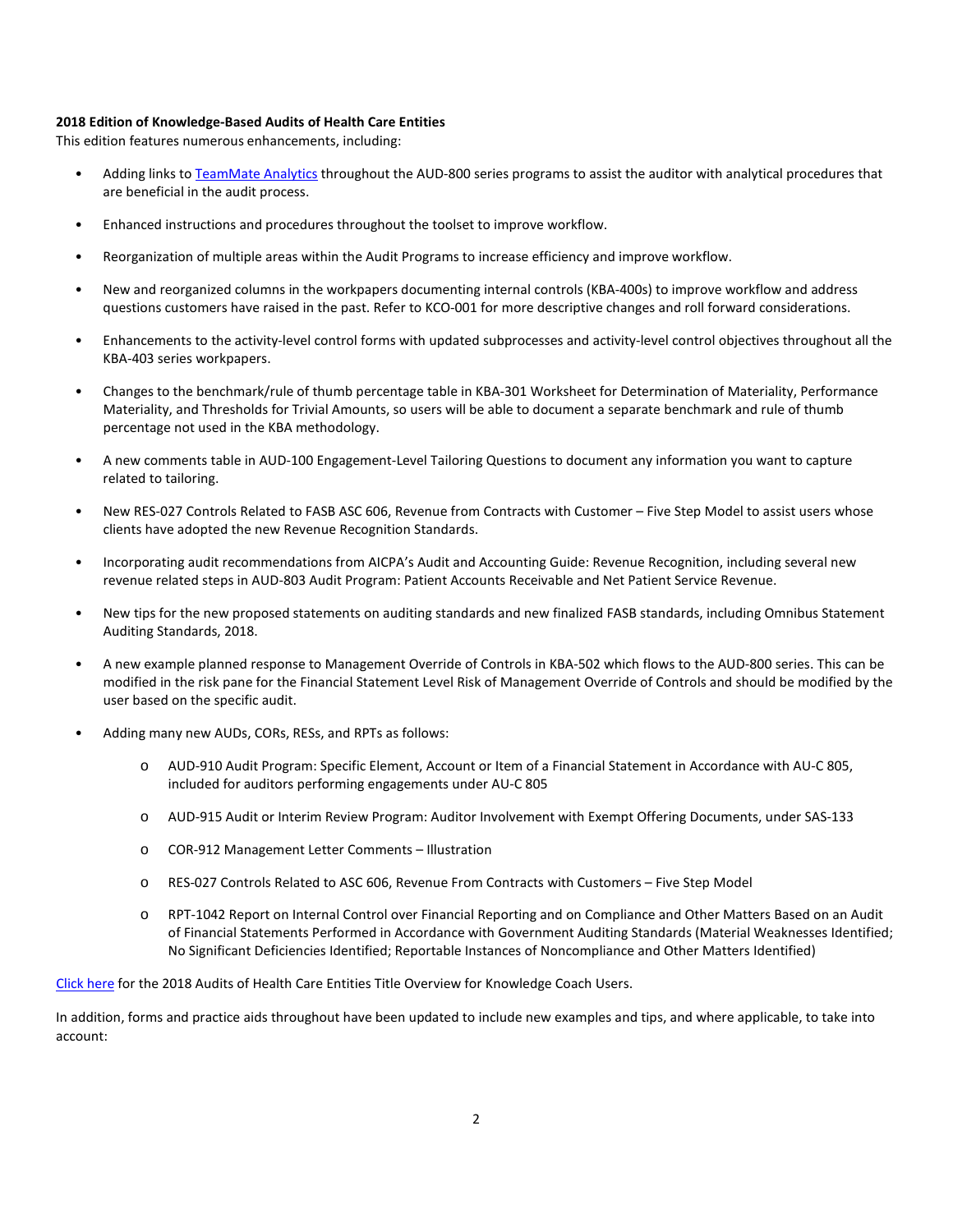## **New literature, standards, and developments, reflected in the following current audit and accounting guidance:**

- FASB Accounting Standards Codification™ as of September 30, 2018, through Accounting Standards Update No. 2018-15
- AICPA Statement on Auditing Standards (SAS) No. 133, Auditor Involvement with Exempt Offering Documents
- AU-C 930, Interim Financial Information
- AU-C 940, An Audit of Internal Control Over Financial Reporting That Is Integrated With an Audit of Financial Statements
- Government Auditing Standards (GAGAS) 2011 Revision
- The Uniform Administrative Requirements, Cost Principles, and Audit Requirements for Federal Awards contained in the 2nd Code of Federal Regulations, Part 200 - 2CFR200
- Chapter 3 of the Yellow Book, including a new framework for independence with conditions, remediation, and safeguards

#### **Important Notes:**

- Make sure to save changes to workpapers before closing the workpaper or the binder to ensure data is correctly updated.
- If your Current Editor Knowledge Coach Microsoft® Word workpapers become read-only or crash, please do the following:
	- o Keep the binder with the affected workpapers open.
	- o Highlight the workpaper in the binder window and go to **Tools > Save Knowledge Coach Answers**.

### **System Requirements**

- This title requires the 2018 Financial Statement Base Title. The 2018 Financial Statement Base title MUST be installed with one of the following versions of CCH® ProSystem *fx* ® Engagement and Knowledge Coach.
	- o Engagement and Knowledge Coach v2017 with CCH ProSystem *fx* Engagement v2017.2.4 Update or later available [here.](https://support.cch.com/updates/Engagement/release2017/release2017.aspx) To identify what version you are running, please go to the **Help > About** window within the application.
	- o Engagement and Knowledge Coach v2018 or later.
- If you are upgrading from Engagement v7.1 or lower, please contact [Technical Support.](https://support.cch.com/contact)
- A minimum of 4GB of RAM is required for optimal performance when opening and navigating through Knowledge Coach workpapers.

### **License Requirements**

- This title requires the Knowledge-Based Audits of Health Care Entities license. Any user that does not have a license for this title will not be able to use Knowledge Coach functionality in workpapers.
- For more information on how to update your licensing, view [How do I add or update CCH ProSystem fx Engagement Licenses?](https://support.cch.com/kb/solution.aspx/sw3937) on our website.
- For more information on how to assign licenses, view [How do I assign Engagement Licenses?](https://support.cch.com/kb/solution.aspx/sw3943) on our website.

## **Download Instructions**

If you are planning to use this title on Engagement and Knowledge Coach v2017, ensure you apply CCH ProSystem *fx* Engagement v2017.2.4 Update to all machines including Admin servers and terminal servers before installing the title. Review the Update's [release notes](https://support.cch.com/updates/Engagement/patch75/ENG%202017.2.4%20Release%20Notes.pdf) for more information on deployment.

To download this title:

1. Navigate to the [Knowledge Coach Updates](http://support.cch.com/updates/KnowledgeCoach) section of the Engagement Support Website.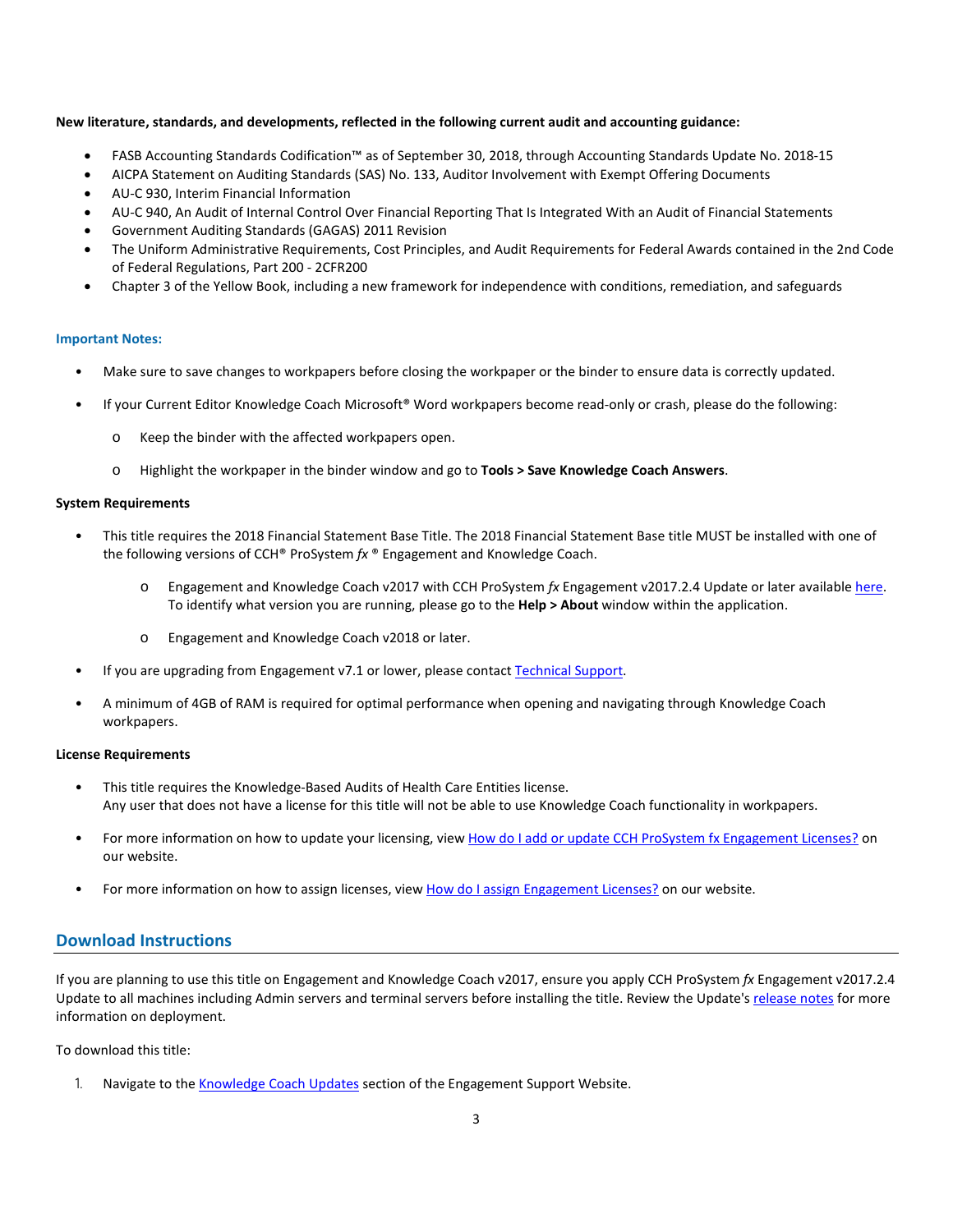- 2. Select the Knowledge Coach Series. The series are arranged by title type, then industry.
- 3. Click on the Download File link next to the title you wish to download.

**Note**: On some occasions the content package file (.KCP) will download with the extension changed to .ZIP. If this occurs, please change the extension of the downloaded file to KCP using all capital letters.

You must install the 2018 Financial Statement Base title before installing the 2018 Knowledge Based Audits of Health Care Entities.

The Financial Statement Base title is also available on th[e Knowledge Coach Update Website.](http://support.cch.com/updates/KnowledgeCoach)

The Knowledge Coach Content Package (KCP) download is a proprietary file that must be installed from within Engagement. Save this KCP file to a location on your local drive, and follow the Installation Instructions below.

## **Installation Instructions**

Once you have downloaded your Knowledge Coach title, you will need to add it to the list of titles within CCH ProSystem *fx* Engagement. The only additional system requirement is approximately 75MB of disk space to store your Knowledge Coach Program content files. Please refer to the Engagement with Knowledge Coach Release Notes for any other system requirements.

After downloading the 2018 Knowledge Based Audits of Health Care Entities, do the following:

- 1. Launch the Engagement Workpaper Management application so that the Local File Room is displayed. Select **Tools > Knowledge Coach Titles**.
- 2. The Knowledge Coach Titles window will be displayed.
- 3. Choose **Add Title**.
- 4. Browse to the title package file (\*.KCP) that you previously downloaded from the Knowledge Coach Support Web site.
- 5. Choose **Open**.
- 6. The system will display a progress indicator while the title package is added. You will receive a message that the title has been successfully installed once the process is complete.

To release a title:

- 1. Select one of the Knowledge Coach titles in the list that has been added but is not yet released.
- 2. Choose **Release Title**. The current date and time will be displayed in the Date released column, and the status will change to "Released."

**Note**: In the Engagement Admin module, add and assign a Knowledge Coach module and the applicable Knowledge Coach title license to staff before using the workpapers.

**Important**: Once the 2018 Knowledge-Based Audits of the Health Care Entities title has been added and released, they will be automatically deployed to other staff members when they login to the "Office" location, or when they synchronize a binder that contains Knowledge Coach workpapers from this title.

## **Online Permission Key**

Permission key files may be downloaded from ou[r website](https://prosystemfxsupport.tax.cchgroup.com/permkey/download.aspx) or when adding or updating the new licenses within CCH ProSystem *fx* Engagement v2017 and higher. After updating the license file in the Engagement Admin module, licenses need to be assigned to the staff who will use 2018 Knowledge-Based Audits of Health Care Entities.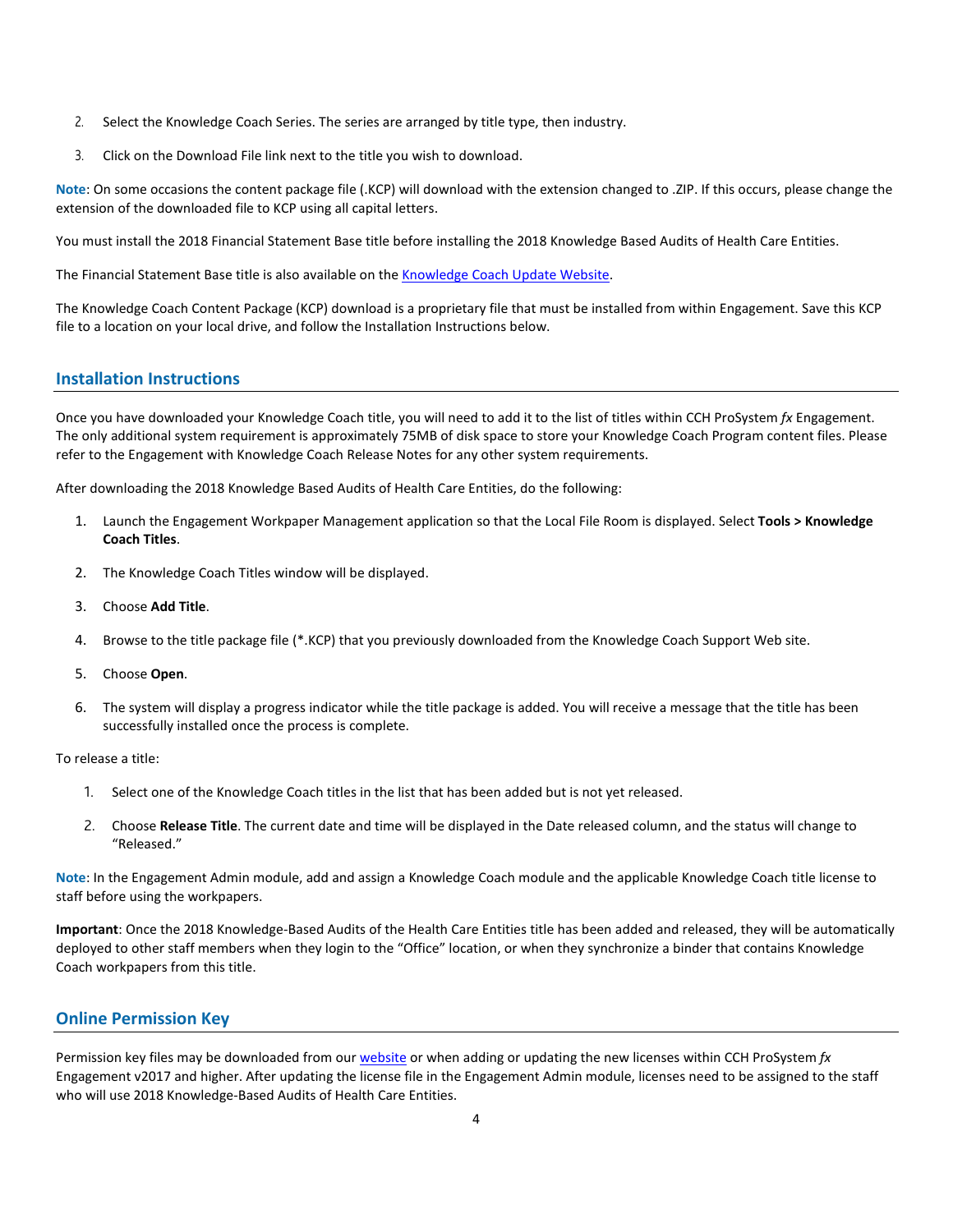If you have not already established a Single Sign-on (SSO) account with Customer Service, we urge you to do so at this time.

## **CCH® Accounting Research Manager®**

CCH's Accounting Research Manager ("ARM") is the most comprehensive, up-to-date and objective online database of financial reporting literature. It includes all authoritative and proposed accounting, auditing, and SEC literature, plus independent, expert-written interpretive guidance.

Available on ARM, the Knowledge-Based Audits of Health Care Entities Guide helps you comply with the most recent professional standards and guidance for the conduct of audits of Health Care Entities and to integrate the use of practice aids, tools, and other resources with its guidance. This publication supplements and complements the Knowledge-Based documents that are available in Knowledge Coach.

If you subscribe to an ARM library that includes Health Care content, you can link directly to source material from Resources within Knowledge Coach documents. These links have been updated to refer to the accounting standards under the FASB Accounting Standards Codifications. Also, if you subscribe to the Knowledge-Based Audits of Health Care Entities Guide on ARM, you can take advantage of references to the guide material from within the Knowledge Coach documents.

With Accounting Research Manager, you maximize the efficiency of your research time, while enhancing your results. Learn more about our content, our experts, and how you can request your free trial by visiting the [Accounting Research Manager website.](http://www.accountingresearchmanager.com/) You can also access the Accounting Research Manager Web site by selecting **Engagement > Binder Window > Shortcuts Bar > Guidance tab**.

## **Using Your Knowledge Coach Content**

To use your Knowledge Coach Workpaper Templates, do the following:

- 1. Open a binder in Engagement.
- 2. Select the workpaper tab into which you would like to insert the workpaper.
- 3. Select **New Knowledge Coach Workpaper** from the toolbar or File menu.
- 4. The *New Knowledge Coach Workpaper* dialog appears (Figure 1).
- 5. Select the **New Knowledge Coach Title** with the content you would like to use. You can only select titles you have installed. The information displayed changes to reflect the workpaper organization available for the selected title.
- 6. Select the **Knowledge Coach Workpapers** to insert into your binder and click **OK**.
- 7. In the *Selected Workpaper Properties* dialog, each workpaper name is automatically loaded into the Name field. Add a **workpaper index** in the Index field and make any Name modifications you desire. You can also modify the tab location or the roll forward settings for each workpaper.
- 8. Click **OK**. The integrated Knowledge Coach workpaper is now inserted into your engagement binder.

**Note:** For more information on how to use Knowledge Coach workpapers in your binder, see the Knowledge Coach User Guide.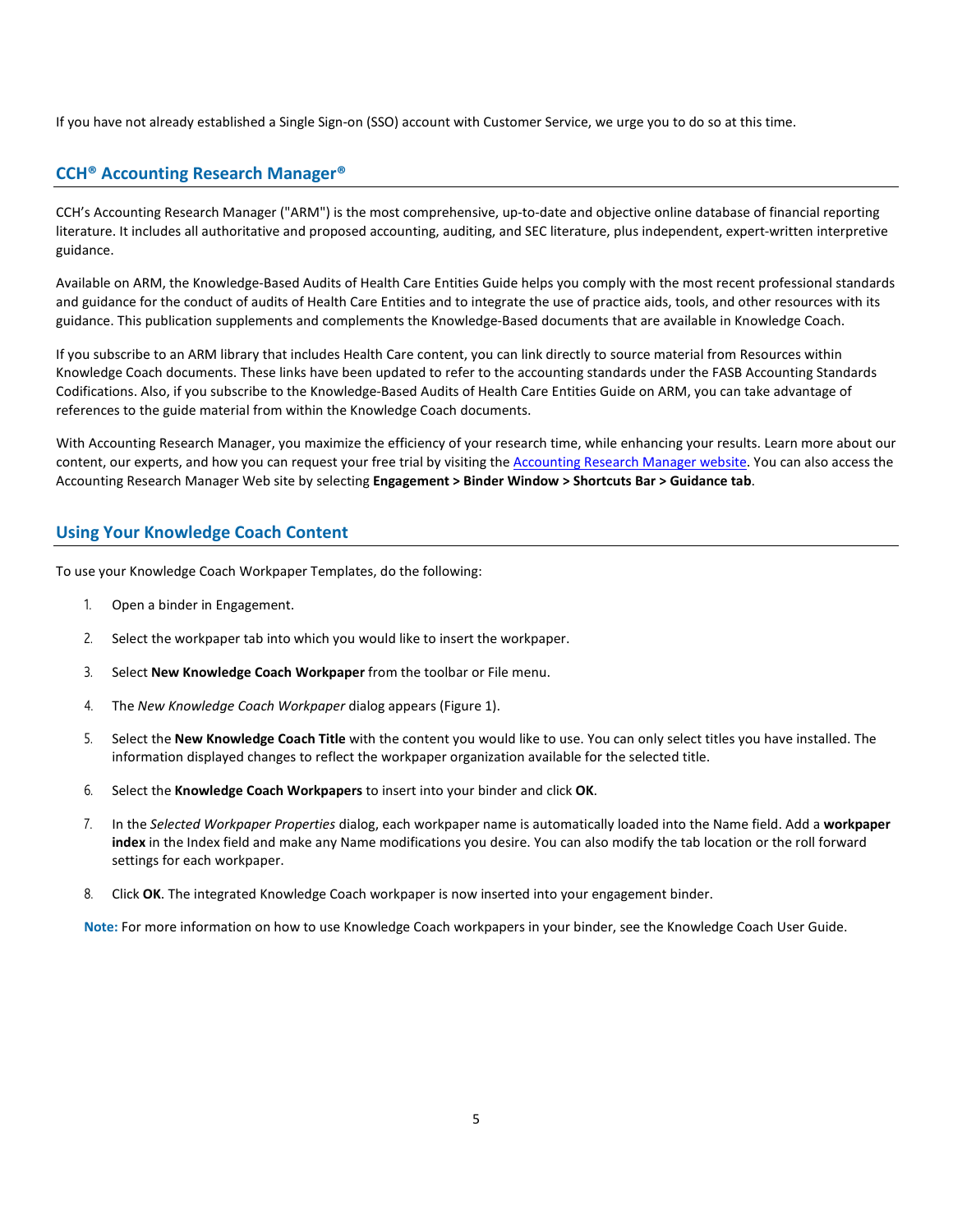| New Knowledge Coach Workpaper   |                                                                                                                                                                                                                                                                                                                                                                                                                                                                                                               | ×                                                                           |
|---------------------------------|---------------------------------------------------------------------------------------------------------------------------------------------------------------------------------------------------------------------------------------------------------------------------------------------------------------------------------------------------------------------------------------------------------------------------------------------------------------------------------------------------------------|-----------------------------------------------------------------------------|
| Industry title selection        | Workpaper selection                                                                                                                                                                                                                                                                                                                                                                                                                                                                                           |                                                                             |
| $\leftarrow \boxed{\mathsf{Q}}$ | Q                                                                                                                                                                                                                                                                                                                                                                                                                                                                                                             | $\bullet$<br>$\frac{1}{100}$                                                |
| 2018 KBA Health Care            | Add independent workpapers without foundation workpapers                                                                                                                                                                                                                                                                                                                                                                                                                                                      | Details of selected workpaper                                               |
| $\,<$<br>$\rightarrow$          | 000-Resources<br>田…<br>100-The Communications Hub<br>面一<br>面一<br>200-Pre-Engagement Procedures<br>面一<br>300-Risk Assessment-Understanding the Entity & Environment<br>面示<br>400-Risk Assessment-Design of Internal Controls<br>500-Assessing Risk of Material Misstatement<br>面示<br>600-Audit Procedures-Response to Assessed Risks<br>面干<br>700-Audit Procedures-Tests of Internal Controls<br>面板<br>面板<br>800-Audit Procedures-Substantive Tests<br>面目<br>900-Evaluating, Concluding & Reporting Procedures | Highlight a workpaper or select<br>a workpaper check box to see<br>details. |
| Help<br>OK<br>Cancel            |                                                                                                                                                                                                                                                                                                                                                                                                                                                                                                               |                                                                             |

Figure 1 - New Knowledge Coach Workpaper

## **Additional Information on Knowledge Coach and the KBA Methodology**

## **Knowledge-Based Audit (KBA) Methodology**

Allows the results of one set of procedures to become the input for the next. The key components of the KBA methodology include:

- An Overview that guides auditors through the methodology;
- Knowledge-Based Audit documents, integral to the risk assessment and overall audit processes, which contain steps and procedures required by U.S. GAAS;
- Customizable Audit Programs that take auditors through related steps and procedures;
- Practice Aids to help auditors complete steps or processes outlined in the Knowledge-Based Audit documents and Audit Programs;
- Auditor's Reports that provide a variety of sample auditor's opinions on audited financial statements; and
- Correspondence documents that provide sample letters to be used to comply with U.S. GAAS requirements and in many other common situations.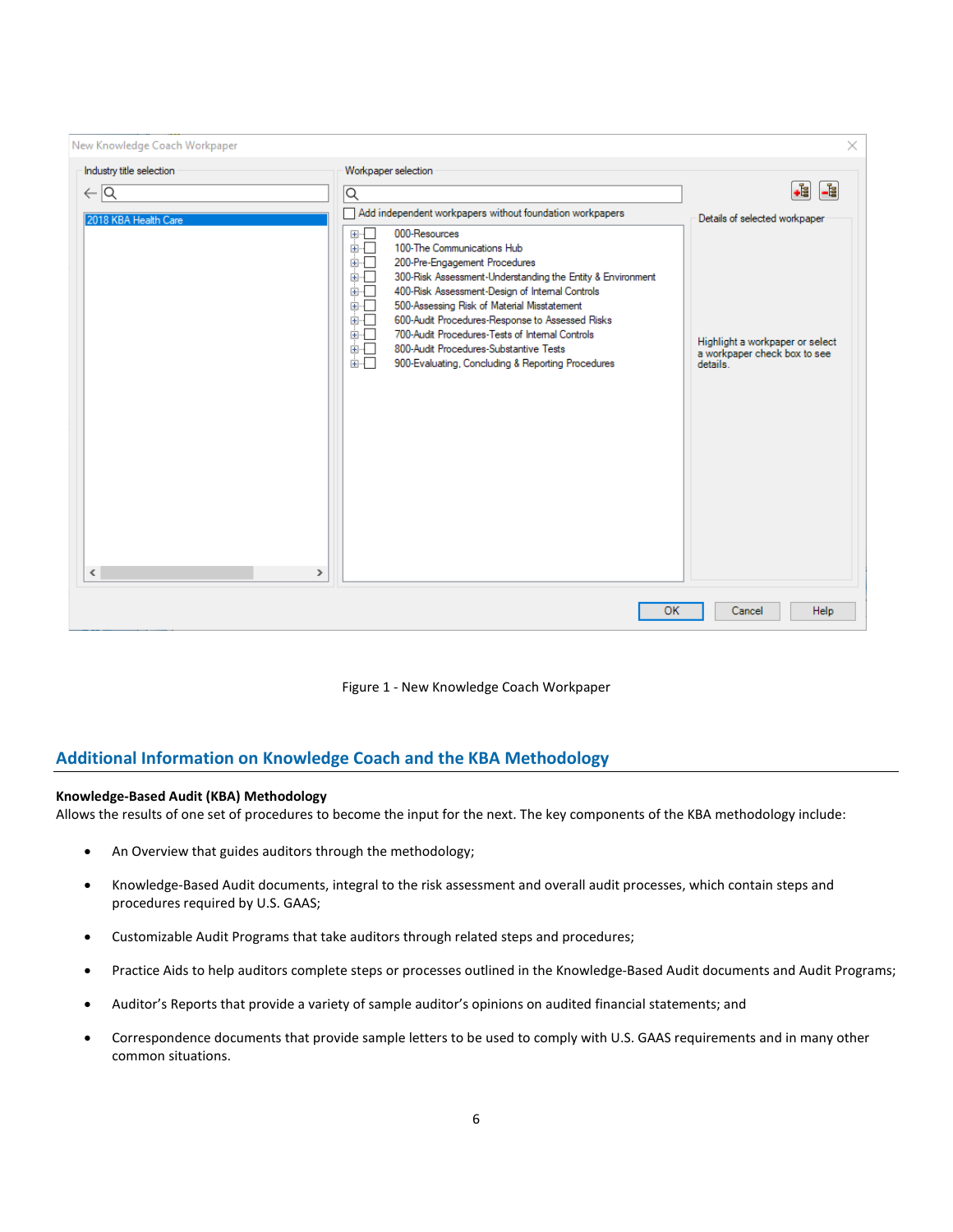- The AICPA's Auditing Standards Board's (ASB) Risk Assessment Standards The practice aids and tools in the 2017 Knowledge-Based Audits of Health Care Entities are designed around the AICPA's risk assessment and clarified standards to assist auditors of health care entities by:
	- Facilitating compliance with GAAS;
	- Encouraging more effective audits through tailored audit programs and comprehensive practice aids;
	- Helping auditors to focus on and respond to identified audit risks; and
	- Enhancing audit documentation.

## **CCH® ProSystem** *fx***® Knowledge Coach**

Knowledge Coach functionality allows auditors to use the Knowledge-Based-Audit methodology more efficiently by eliminating the need for duplicate entry of the same information, tailoring audit documentation to each particular engagement, and documenting the link between risks identified and procedures performed. AUD-100 Tailoring Question is a document in Knowledge Coach that presents engagement-level questions designed to aid in tailoring the engagement documentation to fit each client. Completing the questions helps the auditor avoid duplication and unnecessary workpapers.

**Note:** Before you begin your audit, please review the guidance in AUD-101 Overall Audit Program. This workpaper is intended to be your road map through a Knowledge-Based Audit methodology. You should start your audit with AUD-100 Tailoring Question Workpaper and AUD-101 Overall Audit Program.

### • **Risks**

Can be captured via the Risk Summary task pane from any Knowledge Coach workpaper by the current editor of KBA-502 Summary of Risk Assessments. This allows the user to continuously assess risks during the engagement. Several workpapers prompt the consideration of the presence of risks, but the Risk Summary task pane must be used to document those risks. All documented risks flow to the Risk Summary. To ensure risks show in findings tables, make sure to check the "workpaper identified in" field of the Risk pane.

### • **Information Flow**

Helps cut down on the time spent duplicating information across forms. In addition, the flow of consistent information ensures that information and updates to information are not missed between workpapers. Drill-down functionality helps the user navigate quickly to the source of the information, aiding in the review of the audit file.

### • **Diagnostics**

Help keep track of unresolved issues like unanswered questions, incomplete risks, program steps not linked to risks or relevant assertions, missing workpaper, and more.

### • **Links to Accounting Research Manager (ARM**)

If you subscribe to an ARM library that includes audit content, you can link directly to source material from Resources within Knowledge Coach workpapers. These links have been updated to reference to the accounting standards under the FASB Accounting Standards Codifications and the auditing standards issued by the AICPA. Also, if you subscribe to the Knowledge-Based Audits of Health Care Entities Guide on ARM, you can take advantage of links to the audit guide material from within the Knowledge Coach documents.

## • **Interpretive Guidance**

It is integrated into each Knowledge Coach template through the Tips view of each new task pane. Informational features include Practice Points, Examples, Optional Workpapers, and Resources to help auditors work more effectively and efficiently. You can also navigate from Resources within a document or the tip pane directly to CCH's Accounting Research Manager and industry audit guides by simply clicking on the Reference.